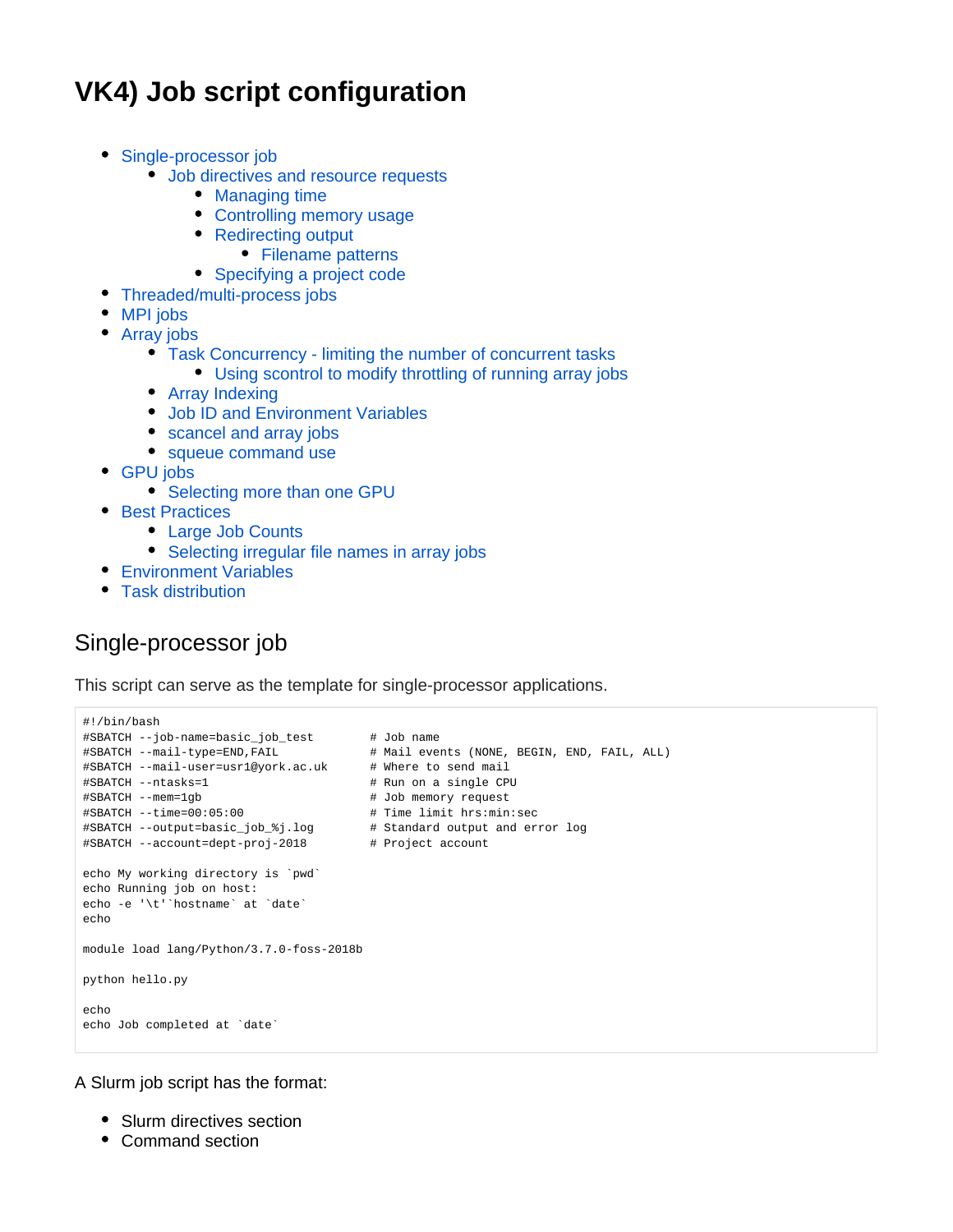Line 1 sets the shell for the job.

Lines 2-9 are the Slurm directives requesting resources for the job. All directives start with "#SBATCH". Any directives must come before any executable commands in the job script.

Lines 10 - 21 are the commands executed by the job.

<span id="page-1-0"></span>Job directives and resource requests

The full list of #SBATCH directives can be found in the sbatch man page.

```
[usr1@login1(viking) scratch]$ man sbatch
```
Any of the command line parameters can be specified in a job script as an #SBATCH directive.

### <span id="page-1-1"></span>**Managing time**

The *time* directive is the time that the job take to run. It can be omitted in which case the default time is 8 hours. The job will be killed if it exceeds this time. Specifying a shorter and more accurate time will allow your job to start execution sooner. The time can be specified in two ways:

- 1. In the job script using the "#SBATCH --time=02:00:00" directive (RECOMMENDED)
- 2. On the command line using the "--time=02:00:00" option

The form of the time is "HH:MM:SS".

### <span id="page-1-2"></span>**Controlling memory usage**

You need to understand the memory requirements of your program. A job has a default memory allocation and sometimes you will need to request more memory so your program can run.

**--mem**=<size[units]> Specify the real memory required per node. Default units are megabytes.

For example:

#SBATCH --mem=1gb

### <span id="page-1-3"></span>**Redirecting output**

The %j in the -o (--output) line tells SLURM to substitute the job ID in the name of the output file. You can also add a -e or --error with an error file name to separate output and error logs.

#### <span id="page-1-4"></span>**Filename patterns**

There are several useful placeholders that can be used in filenames which will be automatically filled in by SLURM. The full list of these can be found in the sbatch man page, under the  $filename$  pattern heading.

### <span id="page-1-5"></span>**Specifying a project code**

Please use the following line in your batch scripts, so that we can associate your work with your project:

```
#SBATCH --account=YOUR-PROJECT-CODE
```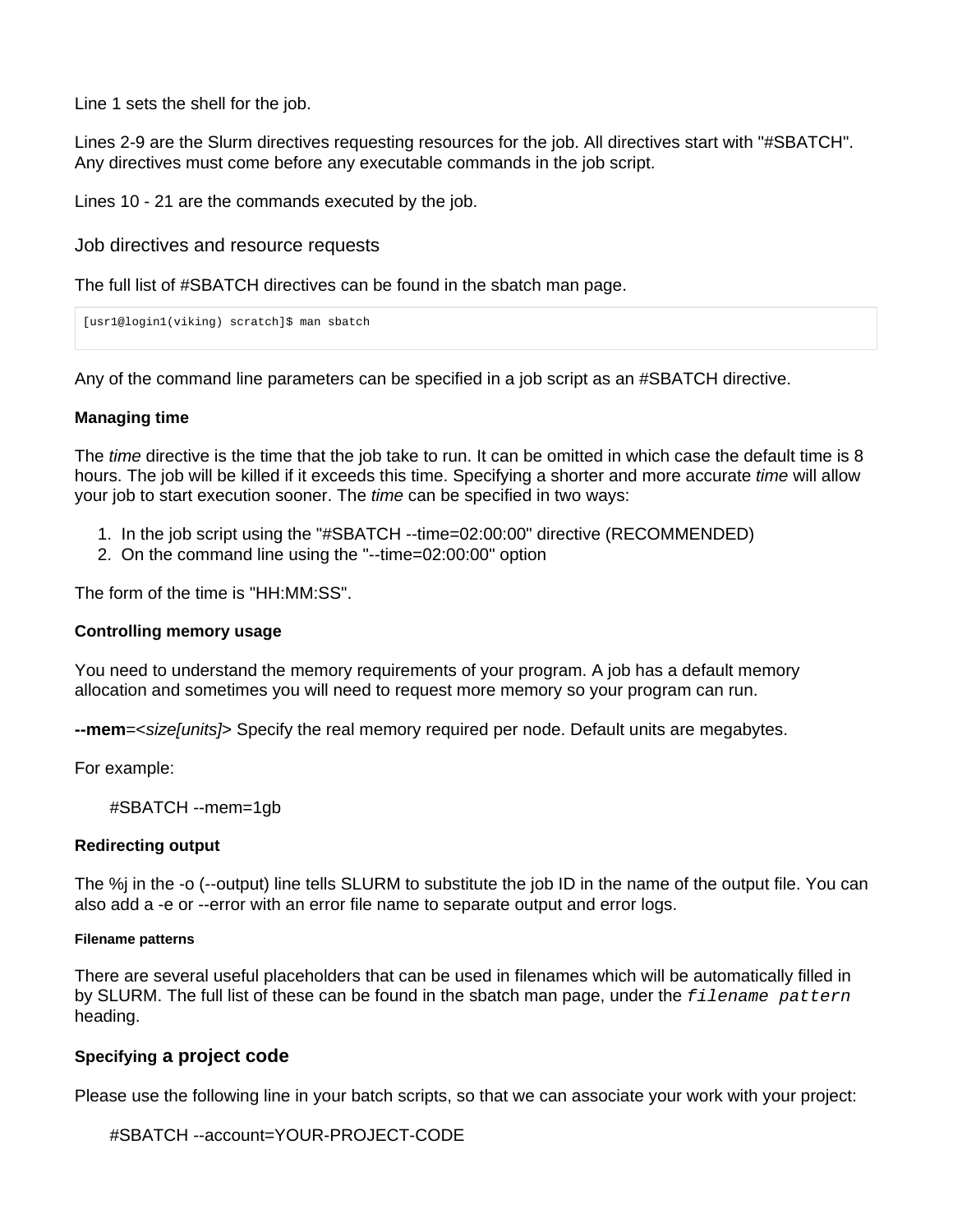Specifying a project account code is mandatory.

# <span id="page-2-0"></span>Threaded/multi-process jobs

This is used for programs that are commonly referred to as threaded, OpenMP, PTHREADS, or shared memory applications. While they can use multiple processors on the same node, they cannot make use of multiple nodes.

```
#!/bin/bash
#SBATCH --job-name=threaded_job_test # Job name
#SBATCH --mail-type=END,FAIL # Mail events (NONE, BEGIN, END, FAIL, ALL)
#SBATCH --mail-user=usr1@york.ac.uk # Where to send mail 
#SBATCH --ntasks=1 # Run a single task...
#SBATCH --cpus-per-task=4 # ...with four cores
#SBATCH --mem=1gb # Job memory request
#SBATCH --time=00:05:00 # Time limit hrs:min:sec
#SBATCH --output=threaded_job_%j.log # Standard output and error log
#SBATCH --account=dept-proj-2018 # Project account
echo My working directory is `pwd`
echo Running job on host:
echo -e '\t'`hostname` at `date`
echo $SLURM_CPUS_ON_NODE CPU cores available
echo
module load lang/Python/3.7.0-foss-2018b
python hello.py
echo
echo Job completed at `date`
```
### Remember:

set --ntasks=1, and then set --cpus-per-task to the number of threads you wish to use.

# <span id="page-2-1"></span>MPI jobs

This is used for programs that can use multiple cpus or processors that may, or may not, be on multiple compute nodes. Tasks are packed onto available nodes.

```
#!/bin/bash
#SBATCH --job-name=mpi_example # Job name
#SBATCH --mail-type=END,FAIL # Mail events (NONE, BEGIN, END, FAIL, ALL)
#SBATCH --mail-user=usr1@york.ac.uk # Where to send mail
#SBATCH --ntasks=16 # Run sixteen tasks...
#SBATCH --cpus-per-task=1 # ...with one core each
#SBATCH --mem-per-cpu=600mb # Memory per processor
#SBATCH --time=00:05:00 # Time limit hrs:min:sec
#SBATCH --output=mpi_example_%j.log # Standard output and error log
#SBATCH --account=dept-proj-2018 # Project account
echo "Running mpi_example on ${SLURM_NTASKS} CPU cores"
mpiexec -n ${SLURM_NTASKS} ./mpi_example
```
More control over which nodes are used and where tasks are placed, can be specified.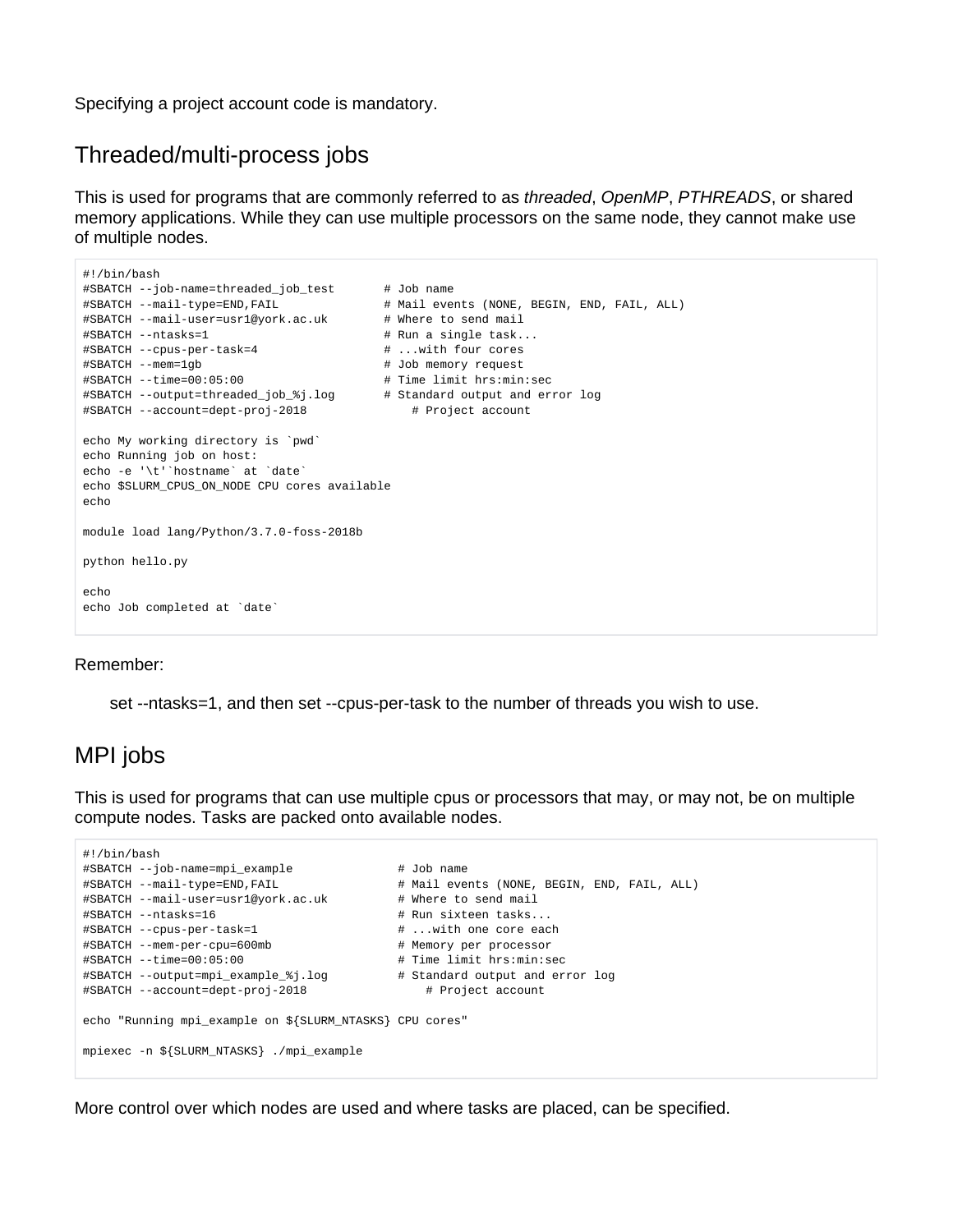```
#!/bin/bash
#SBATCH --job-name=mpi_example # Job name
#SBATCH --mail-type=END,FAIL # Mail events (NONE, BEGIN, END, FAIL, ALL)
#SBATCH --mail-user=andrew.smith@york.ac.uk # Where to send mail
#SBATCH --ntasks=80 # Run 80 tasks
#SBATCH --cpus-per-task=1 # Number of CPU cores per task
#SBATCH --nodes=2 # Number of nodes
#SBATCH --ntasks-per-node=40 # How many tasks on each node
#SBATCH --ntasks-per-socket=20 # How many tasks on each CPU or socket
#SBATCH --distribution=cyclic:cyclic # Distribute tasks cyclically on nodes and sockets
#SBATCH --mem-per-cpu=600mb # Memory per processor
#SBATCH --time=00:05:00 # Time limit hrs:min:sec
#SBATCH --output=mpi_example_%j.log # Standard output and error log
#SBATCH --account=dept-proj-2018 # Project account
echo "Running mpi_example on ${SLURM_NTASKS} CPU cores"
mpiexec -n ${SLURM_NTASKS} ./mpi_example
```
### The following directives are important:

| <b>Directive</b>                                                                                                 | <b>Use</b>                                                                    | <b>Comment</b>                                                                     |
|------------------------------------------------------------------------------------------------------------------|-------------------------------------------------------------------------------|------------------------------------------------------------------------------------|
| -c, --cpus-per-task= <ncpus></ncpus>                                                                             | Inform Slurm that ensuing job<br>steps will require ncpus<br>(cores) per task | Usually set to 1, ie, 1 task to 1<br>core                                          |
| -m, --<br>distribution=arbitrary <br>block cyclic<br> plane= <options> :<br/>block cyclic fcyclic &gt;</options> | Specify alternate distribution<br>methods for remote processes                | Recommend cyclic: cyclic,<br>distribute tasks cyclically over<br>nodes and sockets |
| -N, --nodes= <minnodes[-<br>maxnodes]&gt;</minnodes[-<br>                                                        | minimum of nodes be<br>allocated                                              |                                                                                    |
| -n, --ntasks= <number></number>                                                                                  | Number of tasks (MPI ranks)                                                   |                                                                                    |
| --ntasks-per-node= <ntasks></ntasks>                                                                             | ntasks be invoked on each<br>node                                             |                                                                                    |
| --ntasks-per-socket= <ntasks></ntasks>                                                                           | Request the maximum ntasks<br>be invoked on each socket                       | Viking has mostly 2 socket<br>nodes, with 20 cores per socket                      |

# <span id="page-3-0"></span>Array jobs

Array jobs offer a mechanism for submitting and managing collections of identical jobs (for instance for parameter sweeps, or a large number of input files), quickly and easily. Job arrays with thousands of tasks can be submitted in milliseconds. All jobs must have the same initial options (e.g. size, time limit, etc.).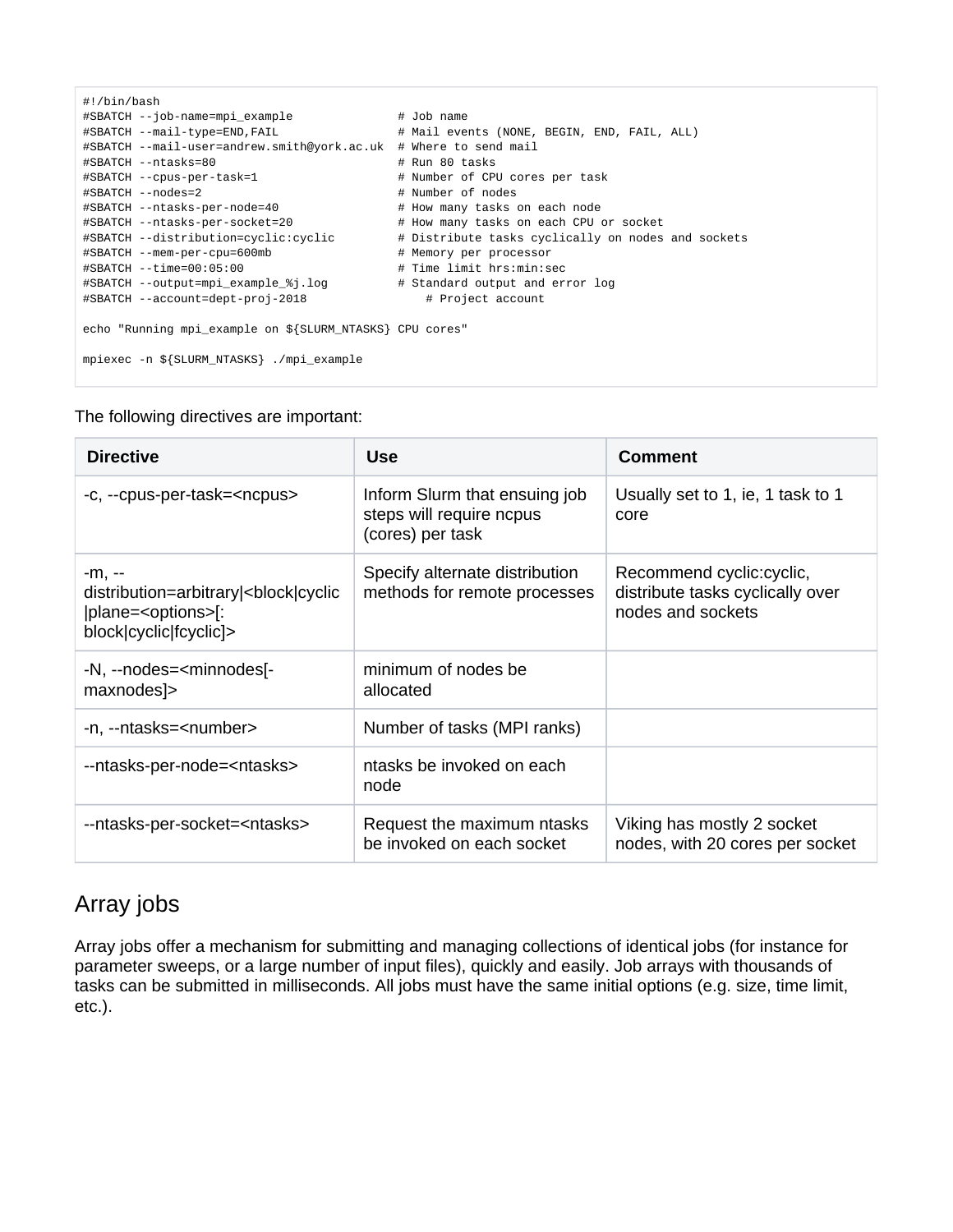```
#!/bin/bash
#SBATCH --job-name=basic_job_test # Job name
#SBATCH --mail-type=END,FAIL # Mail events (NONE, BEGIN, END, FAIL, ALL)
#SBATCH --mail-user=usr1@york.ac.uk # Where to send mail 
#SBATCH --ntasks=1 # Run a single task
#SBATCH --mem=1gb # Job memory request
#SBATCH --time=00:05:00 # Time limit hrs:min:sec
#SBATCH --output=array_job_%A_%a.log # Standard output and error log
#SBATCH --account=dept-proj-2018 # Project account
#SBATCH --array=1-5 # Array range
echo My working directory is `pwd`
echo Running array job index $SLURM_ARRAY_TASK_ID, on host:
echo -e '\t'`hostname` at `date`
echo
module load lang/Python/3.7.0-foss-2018b
python hello.py
echo
echo Job completed at `date`
```
Job arrays are only supported for batch jobs and the array index values are specified using the --array or a option of the sbatch command. The option argument can be specific array index values, a range of index values, and an optional step size as shown in the examples below. Note that the minimum index value is zero and the maximum value is a Slurm configuration parameter (MaxArraySize minus one, which is currently set to 4096 as seen in scontrol show conf).

Jobs which are part of a job array will have the environment variable SLURM\_ARRAY\_TASK\_ID set to its array index value.

Multiple copies of a job script can be submitted by using the --array argument to sbatch.

```
# Submit a job array with index values between 0 and 31
[usr1@login1(viking) scratch]$ sbatch --array=0-31 basic.job
```
<span id="page-4-0"></span>Task Concurrency - limiting the number of concurrent tasks

To *throttle* a job array by keeping only a certain number of tasks active at a time use the  $\frac{1}{8}$  suffix where N is the number of active tasks. For example

#SBATCH --array 1-150%5

will produce a 150 task job array with only 5 tasks active at any given time.

### <span id="page-4-1"></span>**Using scontrol to modify throttling of running array jobs**

If you want to change the number of simultaneous tasks of an active job, you can use scontrol:

scontrol update ArrayTaskThrottle=<count> JobId=<jobID>

Set ArrayTaskThrottle=0 to eliminate any limit.

```
Array Indexing
```
The array stride can be a value other that 1.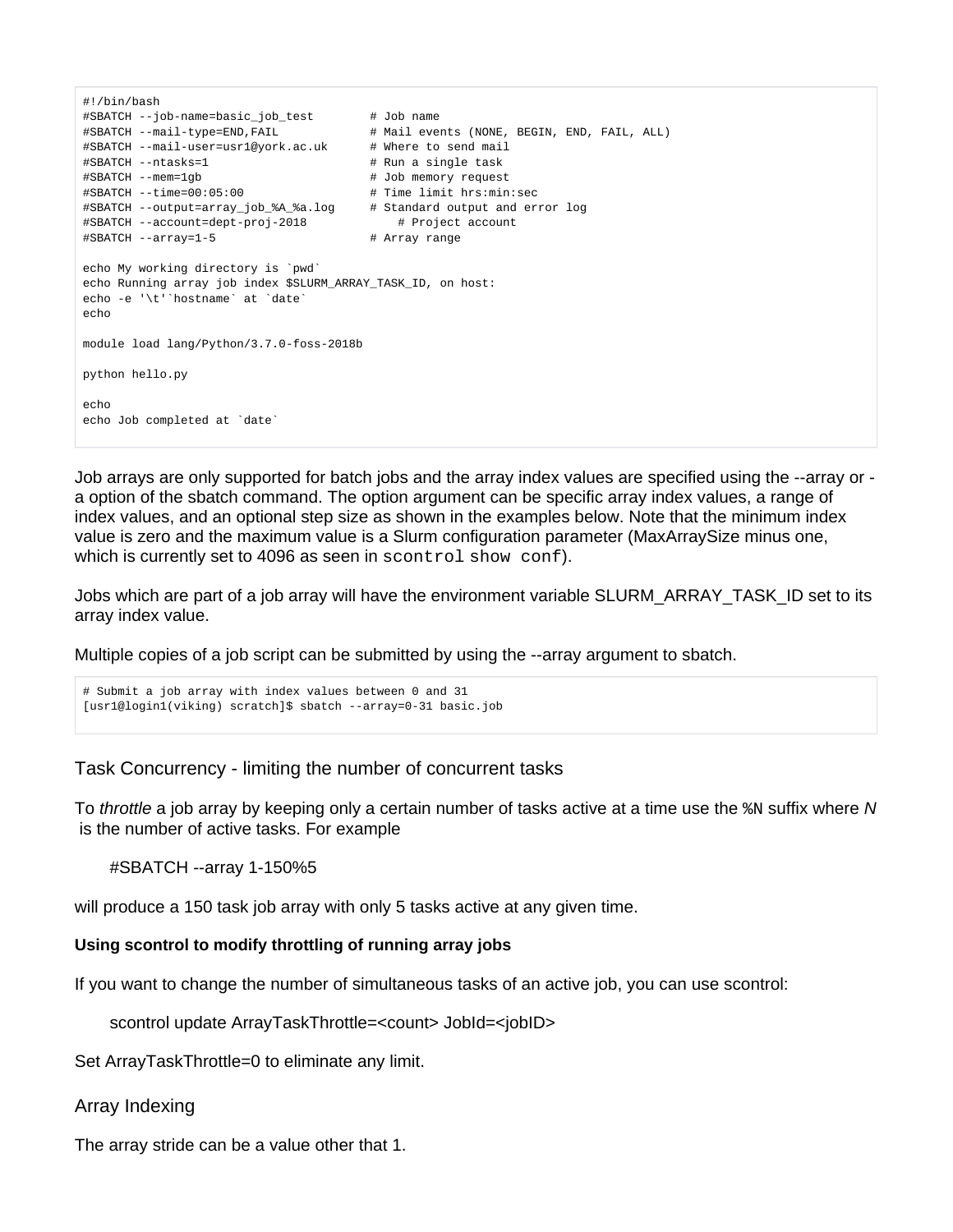```
# Submit a job array with index values of 1, 3, 5 and 7
[usr1@login1(viking) scratch]$ sbatch --array=1,3,5,7 basic.job
```
The default step size of one can be changed.

```
# Submit a job array with index values between 1 and 7
# with a step size of 2 (i.e. 1, 3, 5 and 7)
[usr1@login1(viking) scratch]$ sbatch --array=1-7:2 basic.job
```
<span id="page-5-0"></span>Job ID and Environment Variables

Job arrays will have additional environment variable set.

| <b>Variable</b>        | Value                            |
|------------------------|----------------------------------|
| SLURM ARRAY JOB ID     | job ID of the array              |
| SLURM ARRAY TASK ID    | job array index value            |
| SLURM_ARRAY_TASK_COUNT | number of tasks in the job array |
| SLURM_ARRAY_TASK_MAX   | highest job array index valu     |
| SLURM_ARRAY_TASK_MIN   | lowest job array index value     |

For example a job submission of this type:

sbatch --array=1-3 basic.job

will generate a job array containing three jobs. If if the job id is 36, then the environment variables will be set as follows:

SLURM\_JOB\_ID=36 SLURM\_ARRAY\_JOB\_ID=36 SLURM\_ARRAY\_TASK\_ID=1 SLURM\_ARRAY\_TASK\_COUNT=3 SLURM\_ARRAY\_TASK\_MAX=3 SLURM\_ARRAY\_TASK\_MIN=1

SLURM\_JOB\_ID=37 SLURM\_ARRAY\_JOB\_ID=36 SLURM\_ARRAY\_TASK\_ID=2 SLURM\_ARRAY\_TASK\_COUNT=3 SLURM\_ARRAY\_TASK\_MAX=3 SLURM\_ARRAY\_TASK\_MIN=1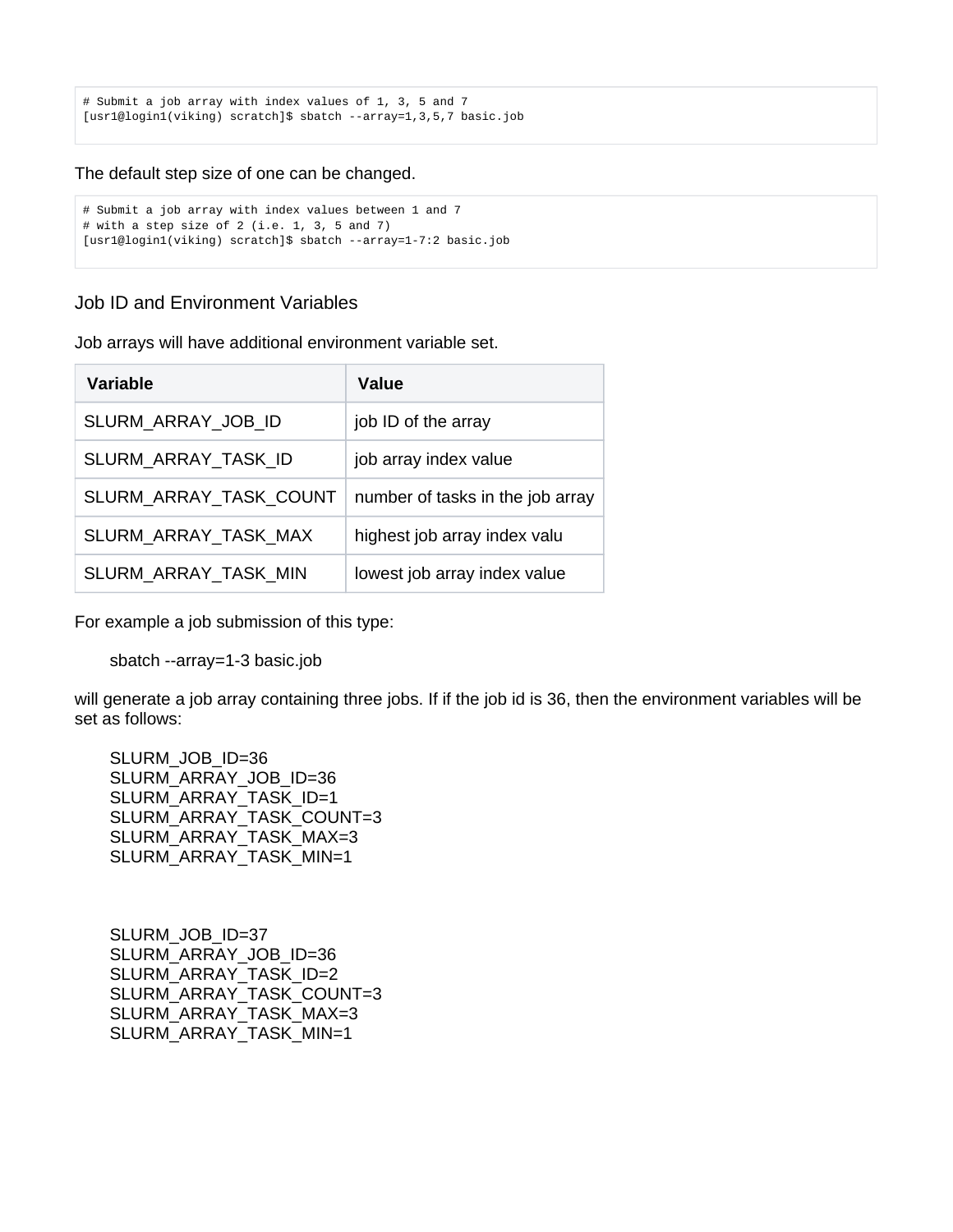SLURM\_JOB\_ID=38 SLURM\_ARRAY\_JOB\_ID=36 SLURM\_ARRAY\_TASK\_ID=3 SLURM\_ARRAY\_TASK\_COUNT=3 SLURM ARRAY TASK MAX=3 SLURM\_ARRAY\_TASK\_MIN=1

All Slurm commands and APIs recognise the SLURM\_JOB\_ID value. Most commands also recognise the SLURM\_ARRAY\_JOB\_ID plus SLURM\_ARRAY\_TASK\_ID values separated by an underscore as identifying an element of a job array. Using the example above, "37" or "36\_2" would be equivalent ways to identify the second array element of job 36. A set of APIs has been developed to operate on an entire job array or select tasks of a job array in a single function call. The function response consists of an array identifying the various error codes for various tasks of a job ID. For example the job\_resume2() function might return an array of error codes indicating that tasks 1 and 2 have already completed; tasks 3 through 5 are resumed successfully, and tasks 6 through 99 have not yet started.

<span id="page-6-0"></span>scancel and array jobs

If the job ID of a job array is specified as input to the scancel command then all elements of that job array will be cancelled. Alternately an array ID, optionally using regular expressions, may be specified for job cancellation.

```
# Cancel array ID 1 to 3 from job array 20
[usr1@login1(viking) scratch]$ scancel 20_[1-3]
# Cancel array ID 4 and 5 from job array 20
[usr1@login1(viking) scratch]$ scancel 20_4 20_5
# Cancel all elements from job array 20
[usr1@login1(viking) scratch]$ scancel 20
```
### <span id="page-6-1"></span>squeue command use

When a job array is submitted to Slurm, only one job record is created. Additional job records will only be created when the state of a task in the job array changes, typically when a task is allocated resources, or its state is modified using the scontrol command. By default, the squeue command will report all of the tasks associated with a single job record on one line and use a regular expression to indicate the "array task id" values as shown below.

| [usr1@login1(viking) scratch]\$ squeue -u usr1 |                 |                |         |  |      |                         |
|------------------------------------------------|-----------------|----------------|---------|--|------|-------------------------|
|                                                | JOBID PARTITION | NAME           | USER ST |  | TIME | NODES NODELIST (REASON) |
| $9$ [102-500]                                  |                 | nodes array_jo | usrl PD |  | 0:00 | 1 (None)                |
| $9 - 1$                                        |                 | nodes array jo | usrl R  |  | 0:01 | 1 node169               |
| 9 <sub>2</sub>                                 |                 | nodes array jo | usrl R  |  | 0:01 | 1 node169               |
| 9 <sub>3</sub>                                 |                 | nodes array jo | usrl R  |  | 0:01 | 1 node169               |
| $9 - 4$                                        |                 | nodes array jo | usrl R  |  | 0:01 | 1 node169               |
| 9 5                                            |                 | nodes array jo | usrl R  |  | 0:01 | 1 node169               |
| 9 6                                            |                 | nodes array jo | usrl R  |  | 0:01 | 1 node169               |
| $9 - 7$                                        |                 | nodes array jo | usrl R  |  | 0:01 | 1 node169               |
| 9 8                                            |                 | nodes array jo | usrl R  |  | 0:01 | 1 node169               |
| 99                                             |                 | nodes array jo | usrl R  |  | 0:01 | 1 node170               |
| 9 10                                           |                 | nodes array jo | usrl R  |  | 0:01 | 1 node170               |
| .                                              |                 |                |         |  |      |                         |

<span id="page-6-2"></span>GPU jobs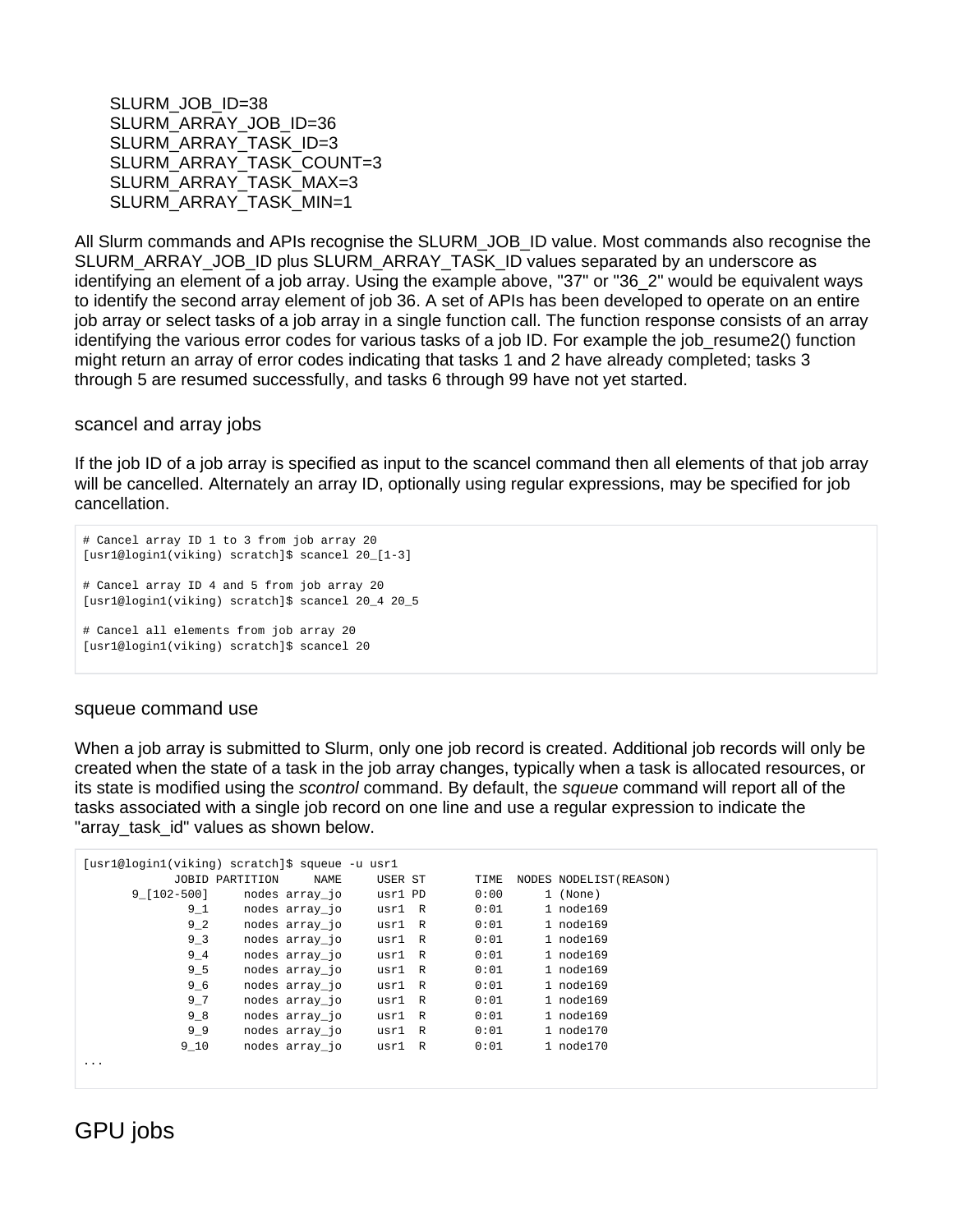```
#!/bin/bash
#SBATCH --job-name=cuda_job # Job name
#SBATCH --mail-type=END,FAIL # Mail events (NONE, BEGIN, END, FAIL, ALL)
#SBATCH --mail-user=a.user@york.ac.uk # Where to send mail
                                              # Run a single task...
#SBATCH --cpus-per-task=1 # ...with a single CPU
#SBATCH --mem=128gb # Job memory request
#SBATCH --time=01:00:00 # Time limit hrs:min:sec
#SBATCH --output=cuda_job_%j.log
#SBATCH --account=dept-proj-2018
#BBATCH --output=cuda_job_$j.log # Standard output and error log<br>#SBATCH --account=dept-proj-2018 # Project account<br>#SBATCH --partition=gpu # Select the GPU nodes...<br>#SBATCH --ares=qpu:1 # ...and a single GPU
                                              # ...and a single GPU
module load system/CUDA/10.0.130
echo 'date': executing gpu test on host $HOSTNAME with $SLURM CPUS ON NODE cpu cores
echo
cudaDevs=$(echo $CUDA_VISIBLE_DEVICES | sed -e 's/,/ /g')
echo I can see GPU devices $CUDA_VISIBLE_DEVICES
echo 
./cuda_example
```
WARNING: Missing out the line "#SBATCH --gres=gpu:1", will cause the job to be queued but it will not run, and will sit in the queue with a reason code of *QOSMinGRES*.

### <span id="page-7-0"></span>Selecting more than one GPU

```
#!/bin/bash
#SBATCH --job-name=gpu_test # Job name
#SBATCH --mail-type=END,FAIL # # Mail events (NONE, BEGIN, END, FAIL, ALL)<br>#SBATCH --mail-user=usr1@york.ac.uk # # Where to send mail
#SBATCH --mail-user=usr1@york.ac.uk
#SBATCH --ntasks=4 # Run four tasks... 
#SBATCH --cpus-per-task=1 \qquad # ...with one CPU core each
#SBATCH --mem=28gb # Job memory request
#SBATCH --time=00:15:00 # Time limit hrs:min:sec
#SBATCH --output=logs/gpu_test_%j.log # Standard output and error log
#SBATCH --partition=gpu # Select the GPU nodes...
#SBATCH --gres=gpu:3 # ...and three GPUs
module load system/CUDA/10.0.130
echo `date`: executing gpu_test on host $HOSTNAME with $SLURM_CPUS_ON_NODE cpu cores
echo
cudaDevs=$(echo $CUDA_VISIBLE_DEVICES | sed -e 's/,/ /g')
echo I can see GPU devices $CUDA_VISIBLE_DEVICES
echo 
./add
```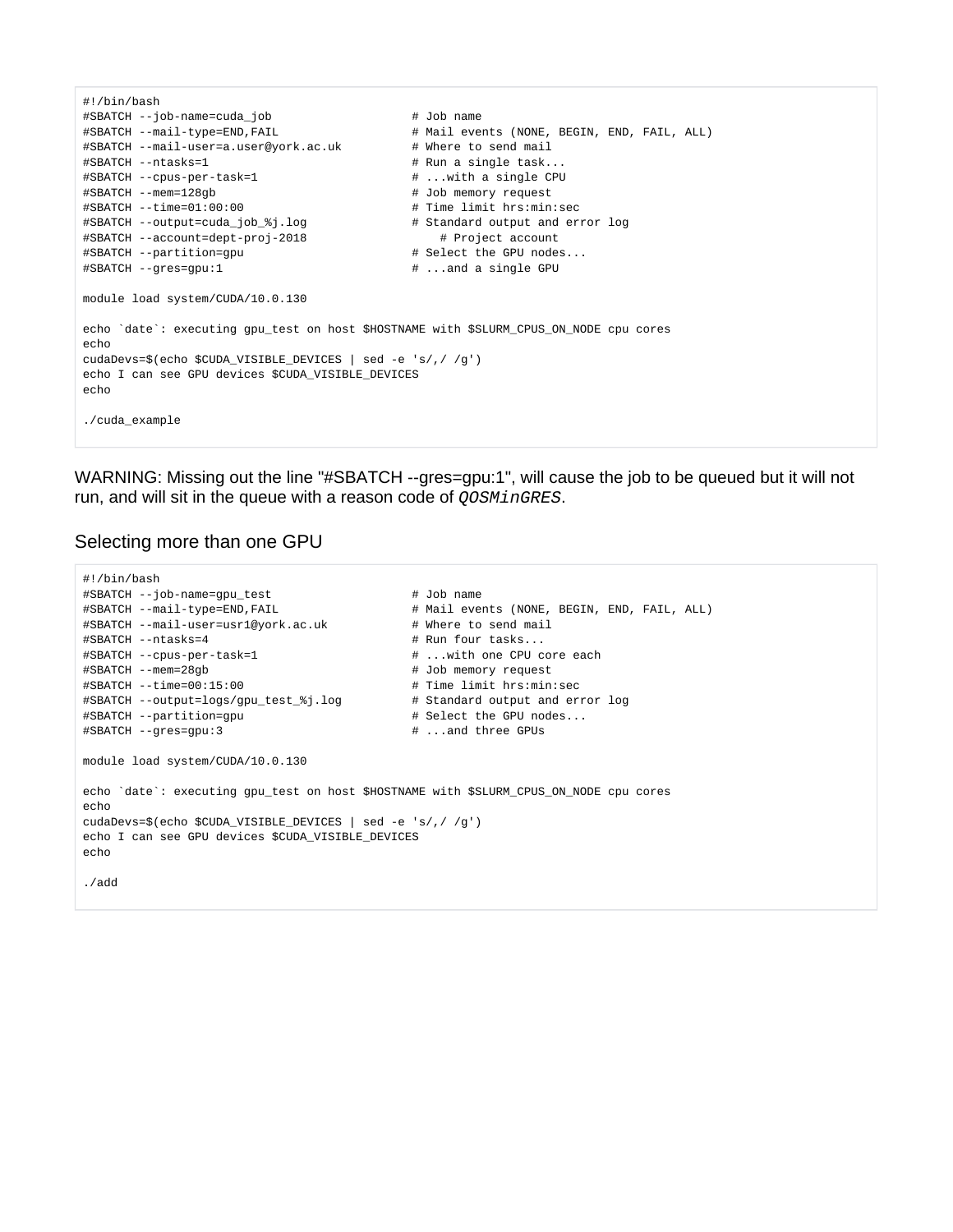```
Fri 22 Feb 14:20:22 GMT 2019: executing gpu_test on host gpu02 with 4 cpu cores
I can see GPU devices 1,2,3
[0]Found 3 gpu devices
Device Number: 0
  Device name: Tesla V100-SXM2-32GB
  Memory Clock Rate (KHz): 877000
  Memory Bus Width (bits): 4096
   Peak Memory Bandwidth (GB/s): 898.048000
Device Number: 1
  Device name: Tesla V100-SXM2-32GB
  Memory Clock Rate (KHz): 877000
  Memory Bus Width (bits): 4096
  Peak Memory Bandwidth (GB/s): 898.048000
Device Number: 2
  Device name: Tesla V100-SXM2-32GB
  Memory Clock Rate (KHz): 877000
  Memory Bus Width (bits): 4096
  Peak Memory Bandwidth (GB/s): 898.048000
3 + 4 is 7
```
# <span id="page-8-0"></span>Best Practices

## <span id="page-8-1"></span>Large Job Counts

Consider putting related work into a single Slurm job with multiple job steps both for performance reasons and ease of management. Each Slurm job can contain a multitude of job steps and the overhead in Slurm for managing job steps is much lower than that of individual jobs.

Job arrays are an efficient mechanism of managing a collection of batch jobs with identical resource requirements. Most Slurm commands can manage job arrays either as individual elements (tasks) or as a single entity (e.g. delete an entire job array in a single command).

<span id="page-8-2"></span>Selecting irregular file names in array jobs

Often your data files can not be referenced via a unique numerical index - the file names will be dates or unrelated strings. This example demonstrates processing a set of files with no numerical index. We first make a file containing a list of the filenames. A short "awk" script returns the line as indexed by the numerical argument.

```
[usr1@login1(viking) scratch]$ ls idata/
Wed Nov 19 14:22:26 GMT 2014 Wed Nov 19 14:25:14 GMT 
2014
Wed Nov 19 14:22:32 GMT 2014 Wed Nov 19 14:25:21 GMT 
2014
Wed Nov 19 14:22:37 GMT 2014 Wed Nov 19 14:25:28 GMT 
2014
Wed Nov 19 14:22:45 GMT 2014 Wed Nov 19 14:25:36 GMT 
2014
Wed Nov 19 14:22:52 GMT 2014 Wed Nov 19 14:25:43 GMT 
2014
Wed Nov 19 14:23:00 GMT 2014 Wed Nov 19 14:25:51 GMT 
2014
Wed Nov 19 14:23:07 GMT 2014 Wed Nov 19 14:25:58 GMT 
2014
Wed Nov 19 14:23:15 GMT 2014 Wed Nov 19 14:26:06 GMT 
2014
```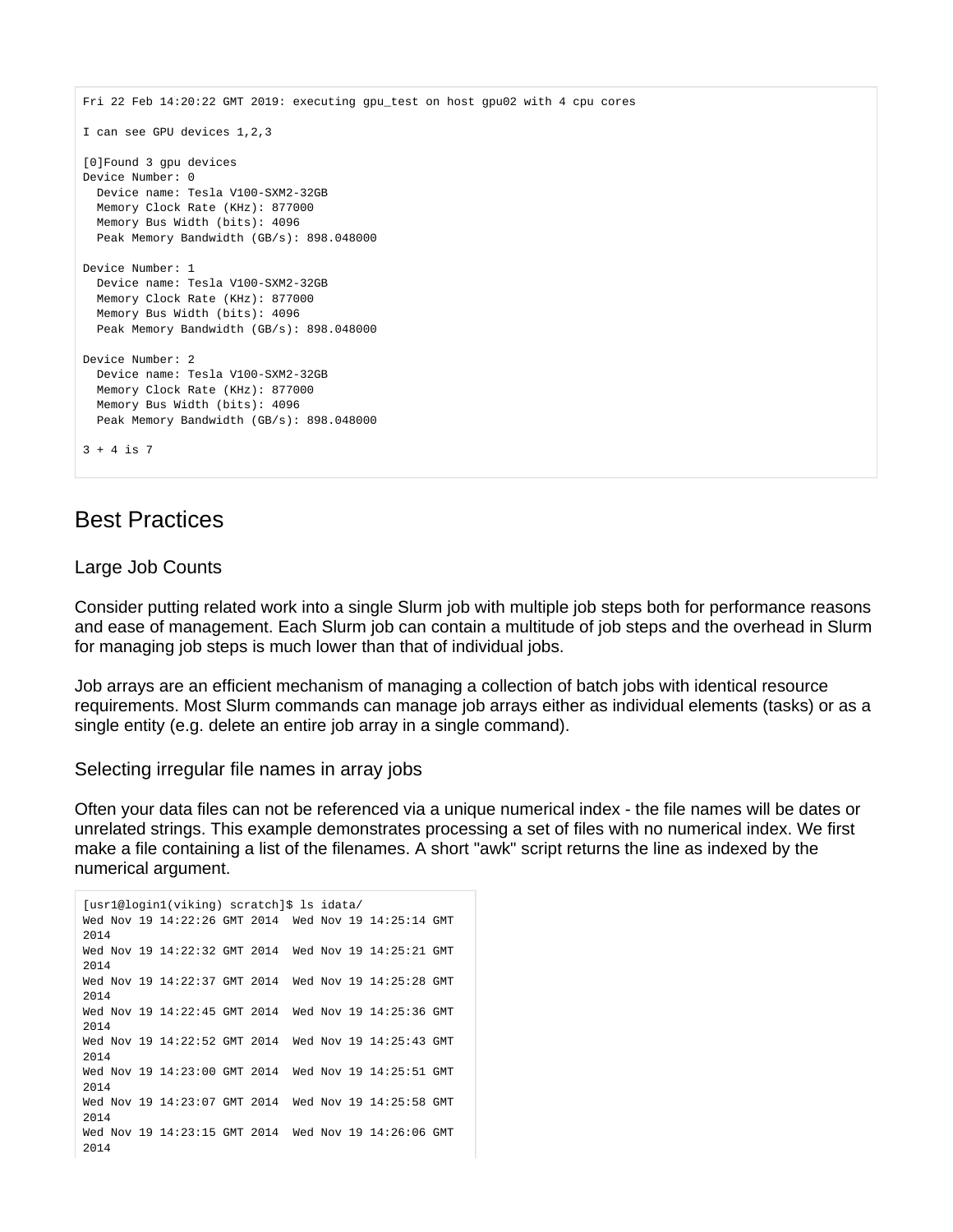Wed Nov 19 14:23:22 GMT 2014 Wed Nov 19 14:26:13 GMT 2014 Wed Nov 19 14:23:29 GMT 2014 Wed Nov 19 14:26:20 GMT 2014 Wed Nov 19 14:23:37 GMT 2014 Wed Nov 19 14:26:28 GMT 2014 Wed Nov 19 14:23:44 GMT 2014 Wed Nov 19 14:26:35 GMT  $2014$ Wed Nov 19 14:23:52 GMT 2014 Wed Nov 19 14:26:43 GMT 2014 Wed Nov 19 14:23:59 GMT 2014 Wed Nov 19 14:26:50 GMT 2014 Wed Nov 19 14:24:07 GMT 2014 Wed Nov 19 14:26:57 GMT 2014 Wed Nov 19 14:24:14 GMT 2014 Wed Nov 19 14:27:05 GMT 2014 Wed Nov 19 14:24:21 GMT 2014 Wed Nov 19 14:27:12 GMT 2014 Wed Nov 19 14:24:29 GMT 2014 Wed Nov 19 14:27:20 GMT 2014 Wed Nov 19 14:24:36 GMT 2014 Wed Nov 19 14:27:27 GMT 2014 Wed Nov 19 14:24:44 GMT 2014 Wed Nov 19 14:27:35 GMT 2014 Wed Nov 19 14:24:51 GMT 2014 Wed Nov 19 14:27:42 GMT 2014 Wed Nov 19 14:24:59 GMT 2014 Wed Nov 19 14:27:50 GMT 2014 Wed Nov 19 14:25:06 GMT 2014 Wed Nov 19 14:27:57 GMT 2014 [usr1@login1(viking) scratch]\$ ls -1 idata/ > data. files [usr1@login1(viking) scratch]\$ cat data.files Wed Nov 19 14:22:26 GMT 2014 Wed Nov 19 14:22:32 GMT 2014 Wed Nov 19 14:22:37 GMT 2014 Wed Nov 19 14:22:45 GMT 2014 Wed Nov 19 14:22:52 GMT 2014 Wed Nov 19 14:23:00 GMT 2014 Wed Nov 19 14:23:07 GMT 2014 Wed Nov 19 14:23:15 GMT 2014 Wed Nov 19 14:23:22 GMT 2014 Wed Nov 19 14:23:29 GMT 2014 Wed Nov 19 14:23:37 GMT 2014 Wed Nov 19 14:23:44 GMT 2014 Wed Nov 19 14:23:52 GMT 2014 Wed Nov 19 14:23:59 GMT 2014 Wed Nov 19 14:24:07 GMT 2014 Wed Nov 19 14:24:14 GMT 2014 Wed Nov 19 14:24:21 GMT 2014 Wed Nov 19 14:24:29 GMT 2014 Wed Nov 19 14:24:36 GMT 2014 Wed Nov 19 14:24:44 GMT 2014 Wed Nov 19 14:24:51 GMT 2014 Wed Nov 19 14:24:59 GMT 2014 Wed Nov 19 14:25:06 GMT 2014 Wed Nov 19 14:25:14 GMT 2014 Wed Nov 19 14:25:21 GMT 2014 Wed Nov 19 14:25:28 GMT 2014 Wed Nov 19 14:25:36 GMT 2014 Wed Nov 19 14:25:43 GMT 2014 Wed Nov 19 14:25:51 GMT 2014 Wed Nov 19 14:25:58 GMT 2014 Wed Nov 19 14:26:06 GMT 2014 Wed Nov 19 14:26:13 GMT 2014 Wed Nov 19 14:26:20 GMT 2014 Wed Nov 19 14:26:28 GMT 2014 Wed Nov 19 14:26:35 GMT 2014 Wed Nov 19 14:26:43 GMT 2014 Wed Nov 19 14:26:50 GMT 2014 Wed Nov 19 14:26:57 GMT 2014